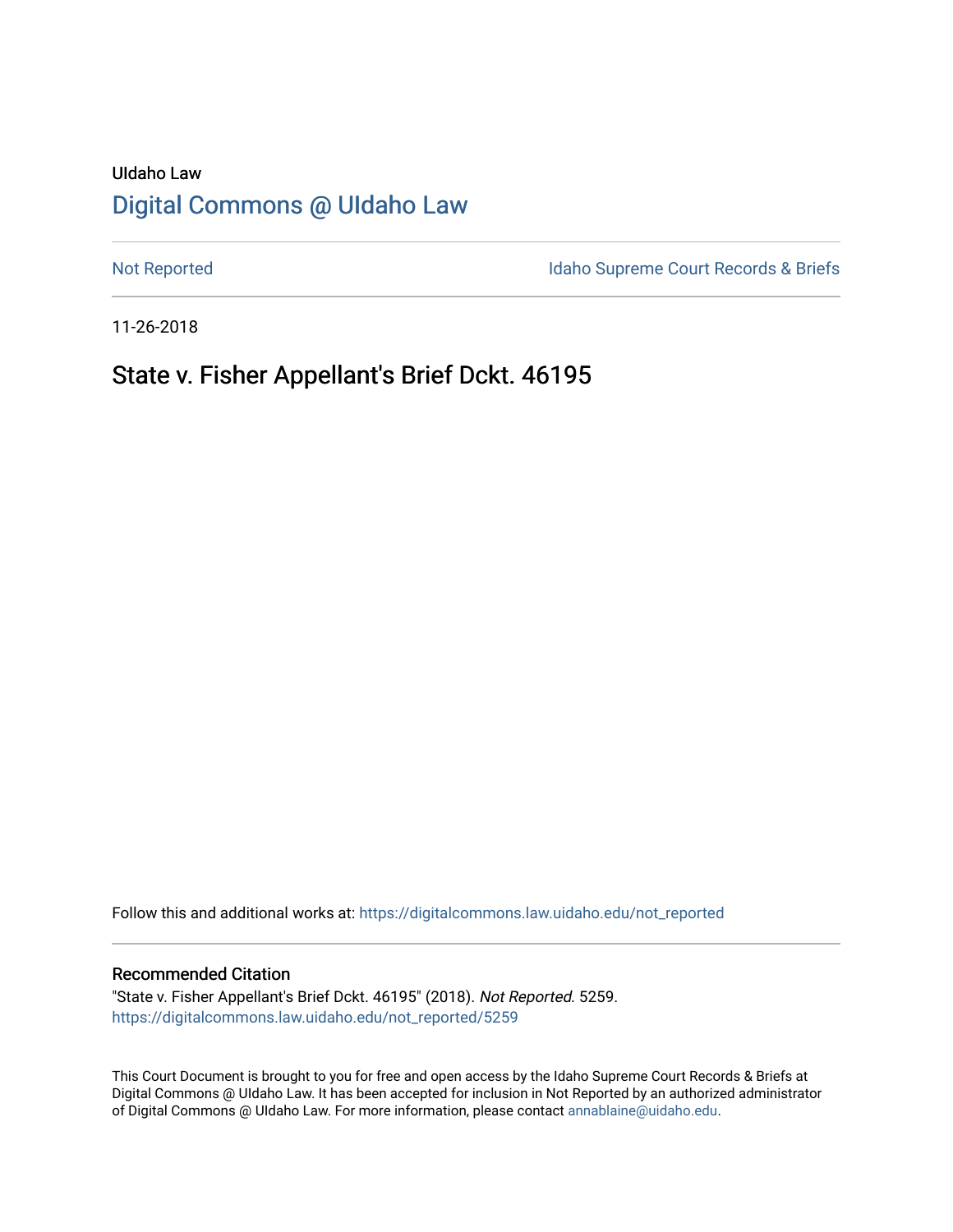Electronically Filed 11/26/2018 10:48 AM Idaho Supreme Court Karel Lehrman, Clerk of the Court By: Brad Thies, Deputy Clerk

ERIC D. FREDERICKSEN State Appellate Public Defender I.S.B. #6555

JENNY C. SWINFORD Deputy State Appellate Public Defender I.S.B. #9263 322 E. Front Street, Suite 570 Boise, Idaho 83702 Phone: (208) 334-2712 Fax: (208) 334-2985 E-mail: documents@sapd.state.id.us

### IN THE SUPREME COURT OF THE STATE OF IDAHO

| STATE OF IDAHO,       |                                   |
|-----------------------|-----------------------------------|
|                       | NOS. 46195-2018, 46196-2018       |
| Plaintiff-Respondent, |                                   |
|                       | ADA COUNTY NOS. CR-FE-2013-14688, |
| V.                    | CR-FE-2014-4050                   |
|                       |                                   |
| DAVID M. FISHER,      | APPELLANT'S BRIEF                 |
|                       |                                   |
| Defendant-Appellant.  |                                   |
|                       |                                   |

# STATEMENT OF THE CASE

Nature of the Case

In 2013, David M. Fisher, a forty-six-year-old man with no prior mental illness, had a psychotic breakdown and became completely delusional. He was diagnosed with schizophrenia and bipolar disorder. Due to his delusions, he engaged in criminal behavior and ultimately pled guilty to three counts of intimidation of a witness. The district court imposed an aggregate sentence of fifteen years, with five years fixed, and eventually placed Mr. Fisher on probation. After about twenty-one months of success on probation, Mr. Fisher's medication dosage was lowered, he stopped taking his medication, and he became delusional again. He unfortunately committed additional criminal offenses and admitted to violating his probation. The district court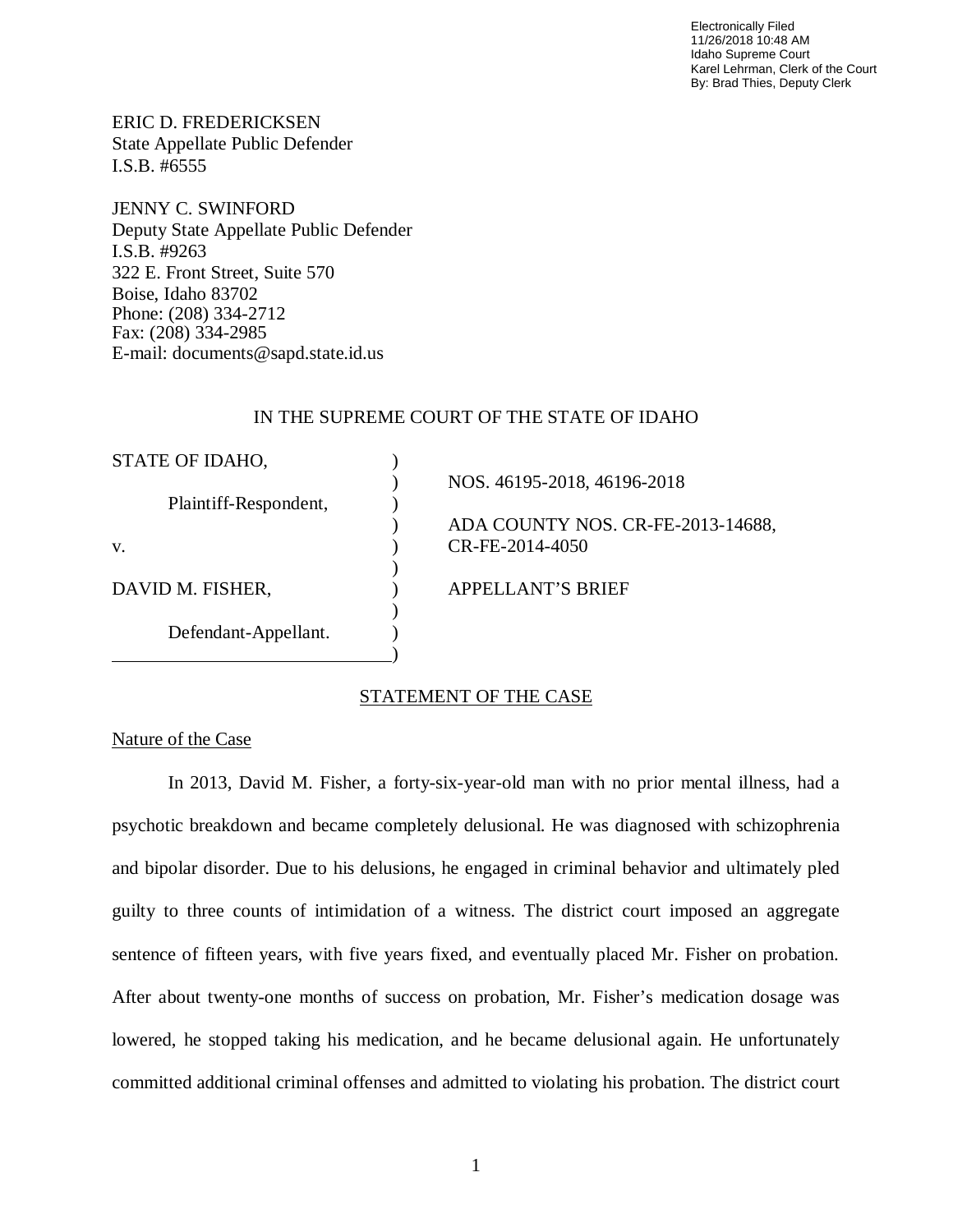revoked his probation. Mr. Fisher then filed an Idaho Criminal Rule 35 motion for leniency. The district court denied his motion. Mr. Fisher appeals.

#### Statement of Facts and Course of Proceedings

In October 2013, the State charged Mr. Fisher with lewd conduct, sexual abuse of a child, intimidation of a witness, misdemeanor possession of a controlled substance, possession of drug paraphernalia, and violation of a no contact order (CR-FE-2013-14688 or "the 2013 case"). (R., pp.43–45.) In a separate case, in April 2014, the State charged Mr. Fisher with two counts of intimidation of a witness (CR-FE-2014-4050 or "the 2014 case"). (R., pp.367–68.) The district court consolidated the cases. (R., pp.114, 383.) From April 2014 to July 2014, the district court committed Mr. Fisher for mental health treatment due to his inability to assist in the proceedings. (R., pp.116–17, 121, 385–86, 387.)

In January 2015, Mr. Fisher pled guilty to intimidation of a witness in the 2013 case. (R., pp.147–48.) In accordance with the plea agreement, the district court dismissed the other charges. (R., p.168.) Mr. Fisher also pled guilty to the first count of intimidation of a witness and entered an *Alford*<sup>[1](#page-2-0)</sup> plea to the second count of intimidation of a witness in the 2014 case. (R., pp.419–20.)

<span id="page-2-0"></span>In March 2015, the district court sentenced Mr. Fisher to five years fixed for intimidation of a witness in the 2013 case. (R., pp.167–70.) In the 2014 case, the district court sentenced him to five years indeterminate for each count of intimidation of a witness, to run consecutively. (R., pp.428–31.) The 2013 and 2014 sentences would also run consecutively to each other. (R., pp.168, 429.) As such, the district court imposed an aggregate sentence of fifteen years, with five years fixed. (*See* R., pp.473–74 (amended judgment).)The district court also retained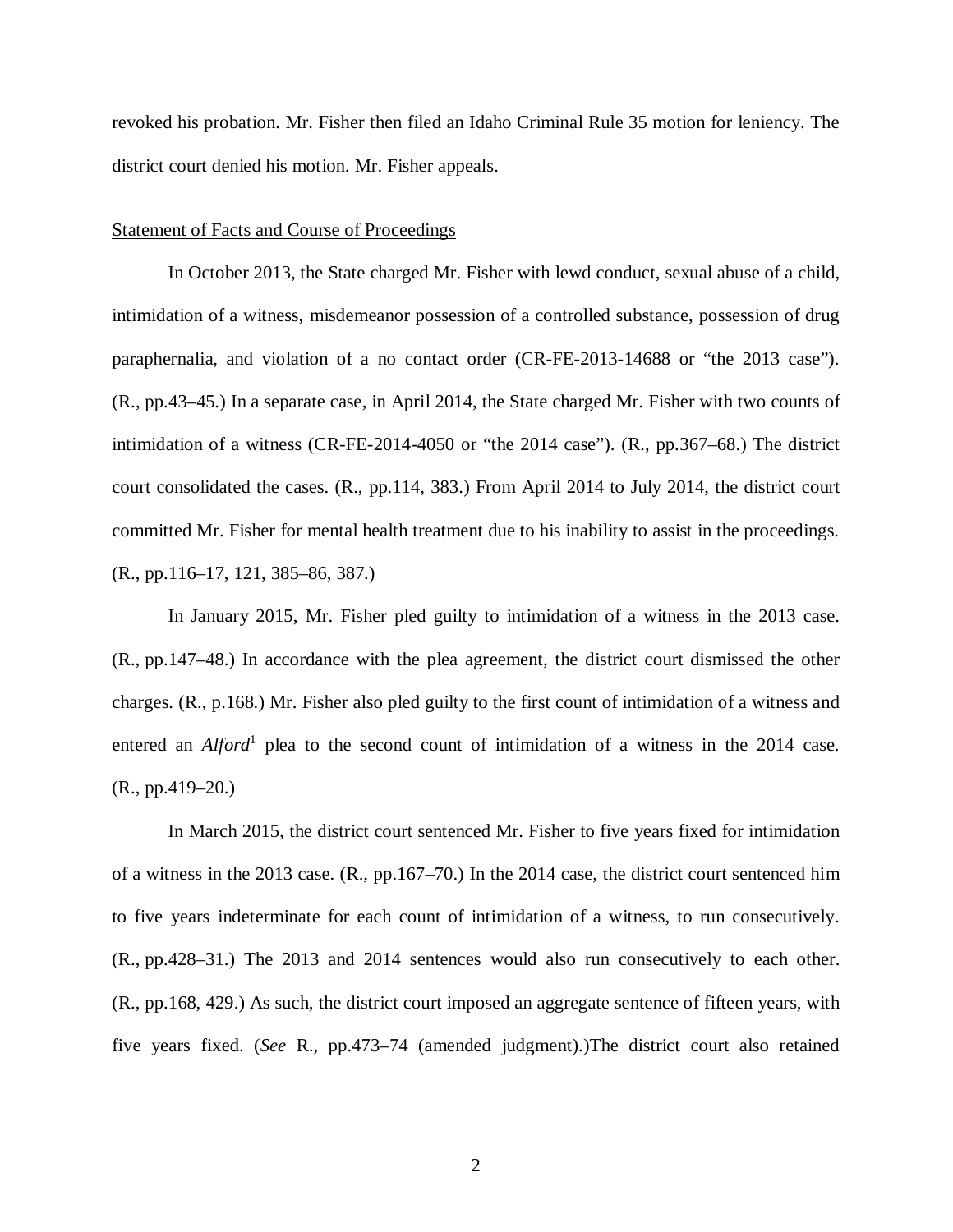jurisdiction in both cases. (R., pp.168, 429.) In October 2015, the district court suspended the sentences and placed Mr. Fisher on probation. (R., pp.215–20.)

In July 2017, the State filed a motion for probation violation. (R., pp.277–78, 291–92 (amended motion), 532–33, 543–44 (amended motion.) The State alleged Mr. Fisher violated his probation by committing two counts of misdemeanor unlawful entry and failing to maintain fulltime employment. (R., pp.292, 544.) Mr. Fisher admitted to the probation violations. (Tr., p.11, L.23–p.13, L.8.) The district court revoked his probation and executed imposition of his aggregate sentence of fifteen years, with five years fixed. (Tr., p.35, Ls.16–20.) In both cases, Mr. Fisher timely appealed from the district court's revocation orders. (R., pp.298–300, 302–03, 549–51, 553–54.)

Mr. Fisher then filed an Idaho Criminal Rule 35 ("Rule 35") motion requesting that the district court reduce his aggregate sentence to fifteen years, with three years fixed. (R., pp.305– 08, 310–28, 556–59, 561–79.) The district court denied the motion. (R., pp.331–33, 582–84.)

## ISSUES

I. Did the district court abuse its discretion by revoking Mr. Fisher's probation?

II. Did the district court abuse its discretion by denying Mr. Fisher's Rule 35 motion?

## ARGUMENT

## I.

#### The District Court Abused Its Discretion By Revoking Mr. Fisher's Probation

The district court is empowered by statute to revoke a defendant's probation under certain circumstances. I.C. §§ 19-2602, -2603, 20-222. The Court uses a two-step analysis to

<sup>1</sup> *North Carolina v. Alford*, 400 U.S. 25 (1970).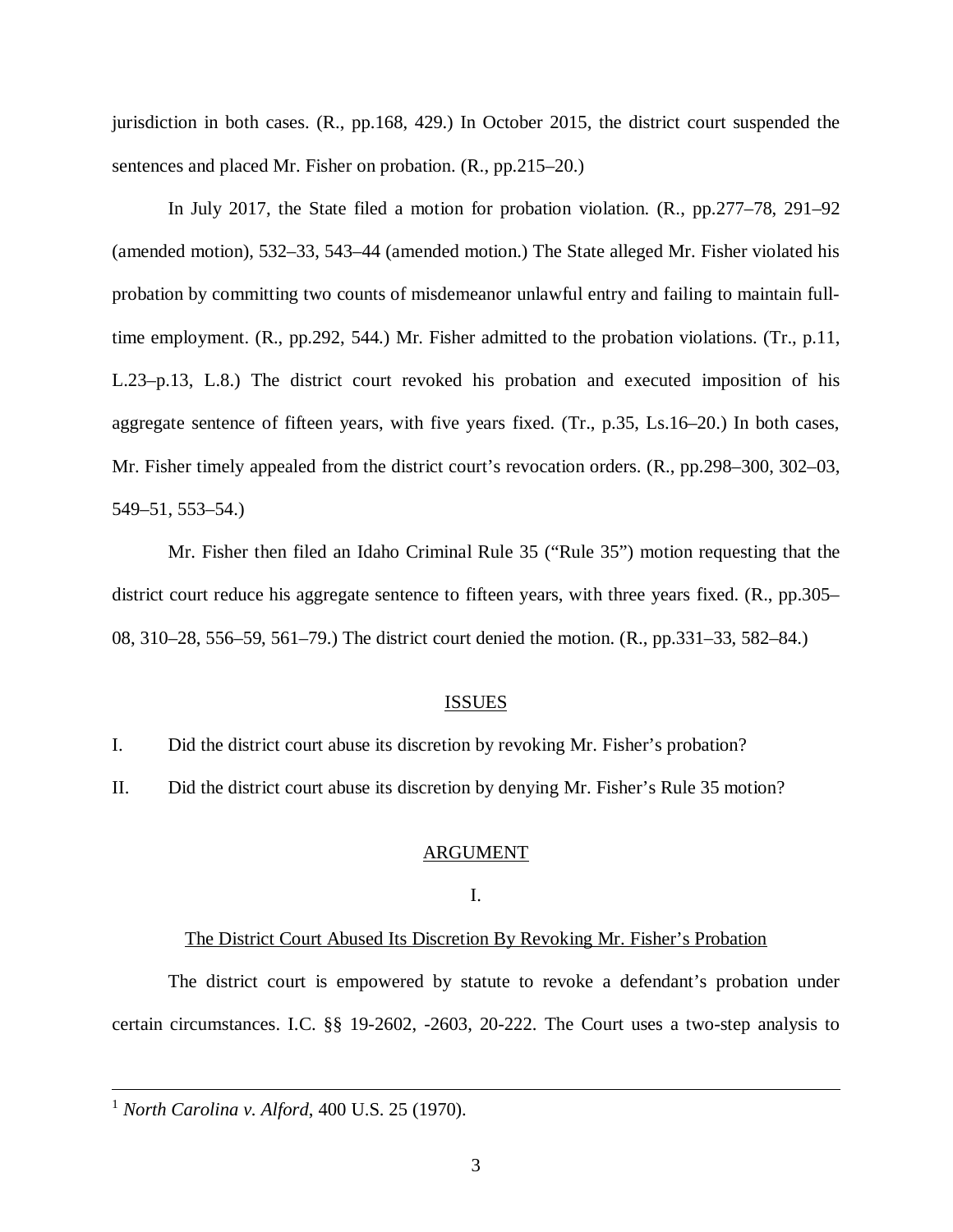review a probation revocation proceeding. *State v. Sanchez*, 149 Idaho 102, 105 (2009). First, the Court determines "whether the defendant violated the terms of his probation." *Id.* Second, "[i]f it is determined that the defendant has in fact violated the terms of his probation," the Court examines "what should be the consequences of that violation." *Id.* The determination of a probation violation and the determination of the consequences, if any, are separate analyses. *Id.*

Here, Mr. Fisher does not challenge his admissions to violating his probation. (Tr., p.11, L.23–p.13, L.8.) "When a probationer admits to a direct violation of her probation agreement, no further inquiry into the question is required." *State v. Peterson*, 123 Idaho 49, 50 (Ct. App. 1992). Rather, Mr. Fisher submits the district court abused its discretion by revoking his probation.

"After a probation violation has been proven, the decision to revoke probation and pronounce sentence lies within the sound discretion of the trial court." *State v. Roy*, 113 Idaho 388, 392 (Ct. App. 1987). "A judge cannot revoke probation arbitrarily," however. *State v. Lee*, 116 Idaho 38, 40 (Ct. App. 1989). "The purpose of probation is to give the defendant an opportunity to be rehabilitated under proper control and supervision." *State v. Mummert*, 98 Idaho 452, 454 (1977). "In determining whether to revoke probation a court must consider whether probation is meeting the objective of rehabilitation while also providing adequate protection for society." *State v. Upton*, 127 Idaho 274, 275 (Ct. App. 1995). The court may consider the defendant's conduct before and during probation. *Roy*, 113 Idaho at 392.

In this case, Mr. Fisher submits the district court abused its discretion by revoking his probation because his probation was achieving its rehabilitative objective. At the time of the initial offenses in 2013 and 2014, Mr. Fisher had a complete psychotic breakdown. (*See*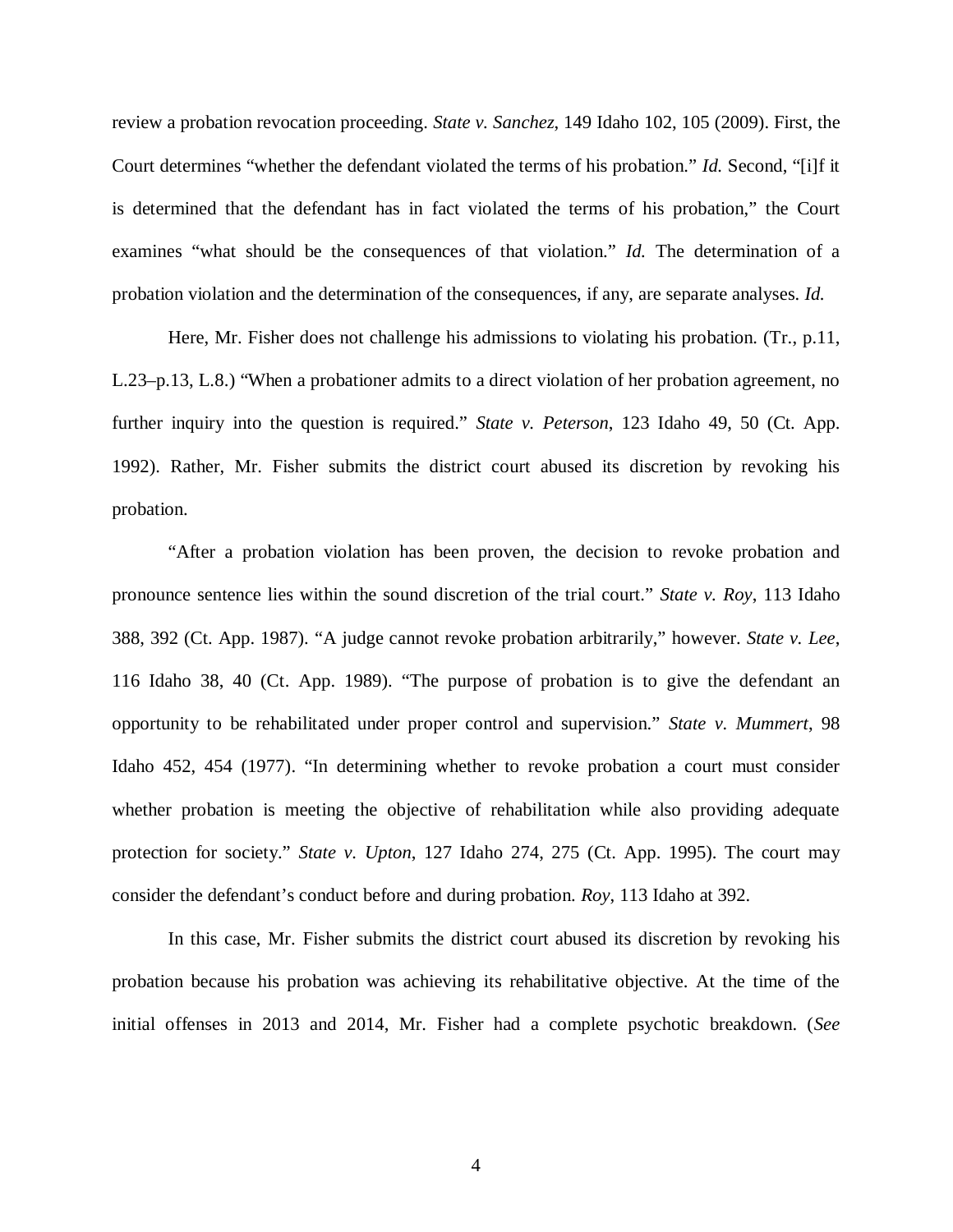Presentence Investigation Report ("PSI"),<sup>[2](#page-5-0)</sup> pp.8, 14–15; see generally PSI, pp.52–100 (psychiatric evaluation).) Mr. Fisher believed God, aliens, and angels were sending him mental "downloads." (PSI, pp.8, 14–15, 97–98.) He also believed the aliens would bring about a utopian world, arrest the Illuminati (who controlled all major social and financial institutions, including the courts and jails), and clear his charges. (PSI, pp.8, 97–98.) Mr. Fisher was diagnosed with schizoaffective disorder with symptoms of schizophrenia (including delusions and hallucinations) and bipolar disorder (including mania and grandiosity). (PSI, p.96.) His psychiatric evaluator opined that Mr. Fisher's mental illness caused the delusions, he was under the influence of the delusions when he committed the offenses, and that he would not have committed the offenses if he was not suffering from a major mental illness. (PSI, pp.97–99.) Because his criminal behavior was solely attributable to his psychotic break, Mr. Fisher was considered "a low risk for danger of violence to himself or others" if he maintained his mental stability. (PSI, p.99.) In fact, prior to his psychotic episode, Mr. Fisher led a normal life. He earned an Associate's Degree through ITT and worked for Micron as an engineer for about twenty-five years. (PSI, pp.13–14.) He had a good relationship with his family and two children. (PSI, pp.10–11, 12.) His children were the most important aspect of his life, and he enjoyed spending time with them and playing sports. (PSI, pp.11, 17.) At sentencing, Mr. Fisher received letters of support from family and friends. (PSI, pp.44–46.) In sum, Mr. Fisher was a contributing, productive member of society but for his recent mental health crisis.

Once Mr. Fisher obtained the proper treatment and medication, he regained control of his mental health. From October 2015 to July 2017, Mr. Fisher succeeded on probation. (*See* R., pp.224, 225, 226–27, 230, 231, 236, 237, 239, 249, 251, 257–59, 260, 261, 264, 268, 269.)

<span id="page-5-0"></span> $2$  Citations to the PSI refer to the 895-page electronic document with the confidential exhibits.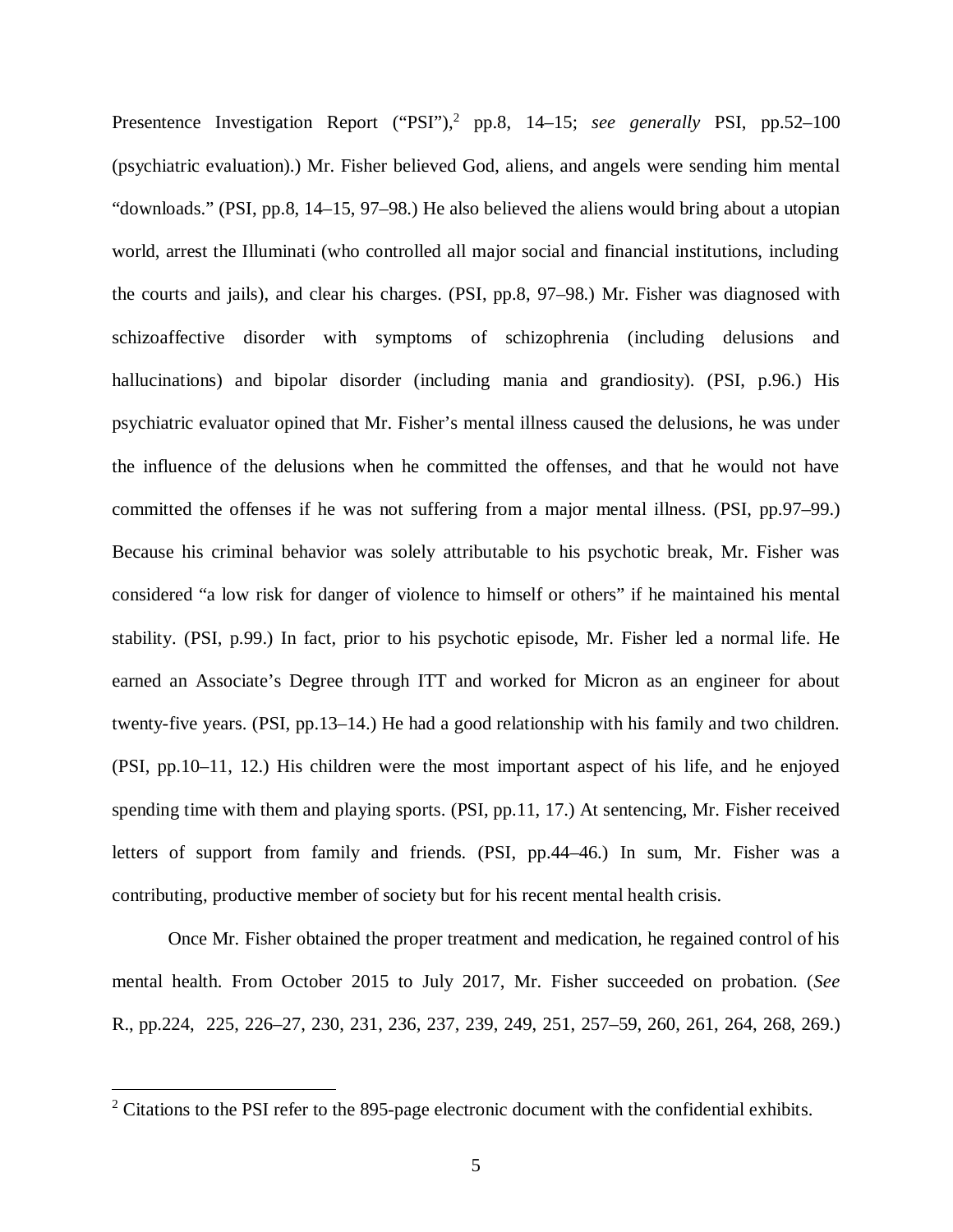The district court held regular review hearings, and Mr. Fisher continued to improve. The minutes from these hearings indicate Mr. Fisher obtained employment at a call center, repeatedly tested negative for drugs and alcohol, regularly took his medication, attended counseling, enrolled in online classes, and engaged in positive activities. (*See* R., pp.224, 225, 226–27, 230, 231, 236, 237, 239, 249, 251, 257–59, 260, 261, 264, 268, 269.) In short, probation met the objectives of rehabilitating Mr. Fisher while also providing adequate protection for society.

After about twenty-one months of success on probation, Mr. Fisher unfortunately had another psychotic episode, leading to the probation violations at issue here. This mental health setback, however, was caused by Mr. Fisher's physician lowering his medication dosage from a 10-milligram injectable to a 5-milligram pill. (PSI, p.429.) After this lower dosage, Mr. Fisher's mental health symptoms returned, and he believed he did not need the medication. (PSI, p.429.) He started to have delusions again. (PSI, p.429; Tr., p.25, L.7–p.29, L.5.) Once Mr. Fisher was back in custody, he restarted his medication and drastically improved. (*See* Tr., p.27, L.22–p.28, L.10.) He stated at the disposition hearing, "There are two different sides to me. There's the side that is manic, I do have a manic bipolar side, and I have a normal side, and right now I feel very normal and ashamed and stupid for not being as faithful to my meds as I should have." (Tr., p.32, Ls.13–17.) By the time of the disposition hearing, Mr. Fisher had been in custody for almost one year. (Tr., p.29, Ls.13–14.) Mr. Fisher's mother set aside money to pay for the injectable medication, and a physician was "happy to resume care" for Mr. Fisher. (Tr., p.30, Ls.2–6; PSI, p.440.)

In light of this information of Mr. Fisher's mental health, the district court abused its discretion by revoking Mr. Fisher's probation. Mr. Fisher's mental illness was the single cause of his probation violations, and he was otherwise successful on probation. The district court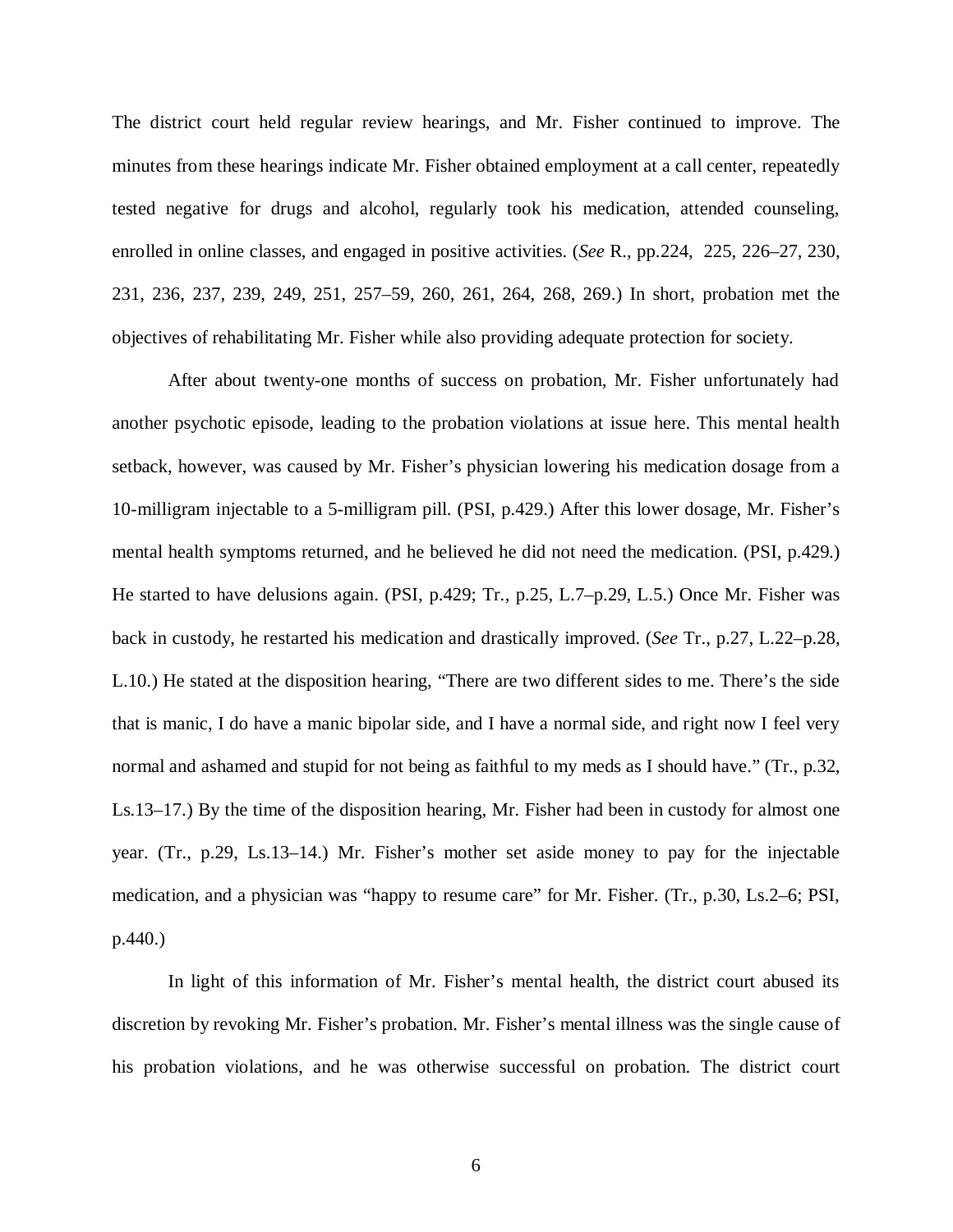therefore failed to exercise reason and should have reinstated Mr. Fisher's probation with additional conditions to ensure the proper medication and treatment for his mental illness. Mr. Fisher maintains that revocation was an abuse of discretion.

II.

#### The District Court Abused Its Discretion By Denying Mr. Fisher's Rule 35 Motion

"A Rule 35 motion for reduction of sentence is essentially a plea for leniency, addressed to the sound discretion of the court." *State v. Carter*, 157 Idaho 900, 903 (Ct. App. 2014). In reviewing the grant or denial of a Rule 35 motion, the Court must "consider the entire record and apply the same criteria used for determining the reasonableness of the original sentence." *Id.* The Court "conduct[s] an independent review of the record, having regard for the nature of the offense, the character of the offender and the protection of the public interest." *State v. Burdett*, 134 Idaho 271, 276 (Ct. App. 2000). "Where an appeal is taken from an order refusing to reduce a sentence under Rule 35," the Court's scope of review "includes all information submitted at the original sentencing hearing and at the subsequent hearing held on the motion to reduce." *State v. Araiza*, 109 Idaho 188, 189 (Ct. App. 1985). "When presenting a Rule 35 motion, the defendant must show that the sentence is excessive in light of new or additional information subsequently provided to the district court in support of the Rule 35 motion." *State v. Huffman*, 144 Idaho 201, 203 (2007).

Here, Mr. Fisher presented new and additional information that demonstrates his sentence was excessive. He reiterated to the district court that he suffered "from an acute mental illness that requires intensive medication management." (R., pp.306, 557.) He argued:

The court is aware that when taking his medication the defendant functioned very well and was not a threat to society. While in prison, there will be no requirement that the defendant be medicated. Based on his prior history in the

7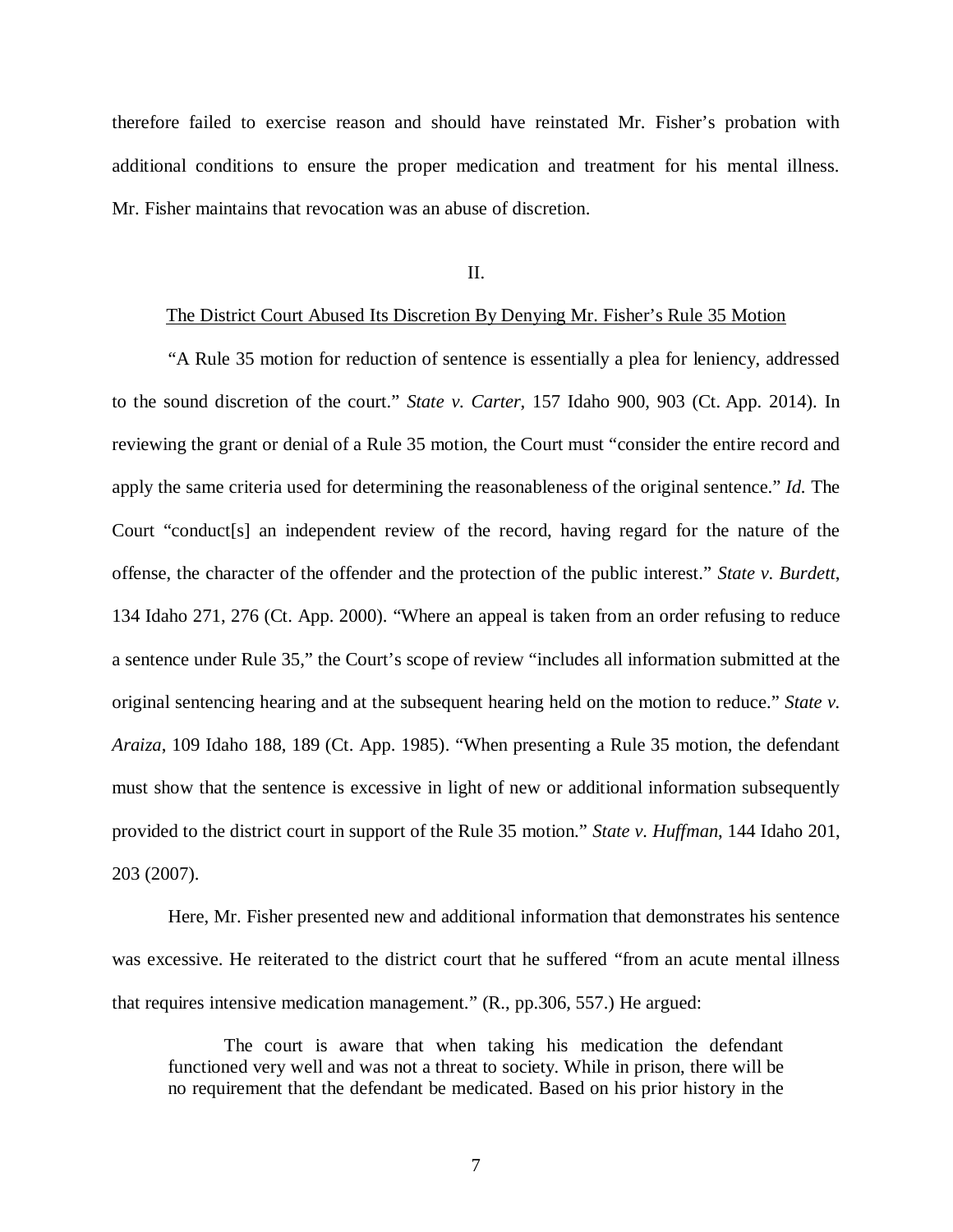Ada County Jail, there is no reason to expect he will misbehave while incarcerated thereby spurring IDOC to medicate him for behavior management. If the defendant spends another two years incarcerated without required medication, society is not being protected. His symptoms will arguably worsen as his release approaches.

(R., pp.306–07, 557–58.) In addition, Mr. Fisher's mother wrote a letter to the district court describing Mr. Fisher's past success on probation. (R., pp.310, 561.) She stated that Mr. Fisher spent time fishing with his children and watching football with his parents. (R., pp.310, 561.) She further explained that he was careful with his money and sold his car to help with expenses. (R., pp.310, 561.) She believed that Mr. Fisher stopped taking the pill medication because of the side effects. (R., pp.310, 561.) She hoped that, because a physician would give Mr. Fisher the injectable medication again, that he would be reinstated on probation. (R., pp.310, 561.) Additionally, a friend wrote a letter of support stating that Mr. Fisher was a kind, gentle, positive, and loving person. (R., pp.311, 562.) She stated that his children meant "everything to him." (R., pp.311, 562.) She also recognized that Mr. Fisher's bipolar diagnosis was "a horrible struggle for him." (R., pp.311, 562.) Along with these letters of support, Mr. Fisher included his C-Notes from Ada County Jail and while on probation. These notes showed that Mr. Fisher generally did very well on probation until he stopped taking his medication. (R., pp.314–23; 565–74.) Finally, Mr. Fisher wrote a letter to the district court explained that he "fully" understood that he had to take his medication. (R., pp.327, 578.) He explained that he was remorseful for his actions. (R., pp.327, 578.) Prior to his mental illness, he volunteered and spent time with his family. (R., pp.327–28, 578–79.) If reinstated on probation, he would be committed to taking his medication and relying on his mother for support. (R., pp.328, 579.) In light of this new and additional information, Mr. Fisher argues the district court failed to exercise reason and thus abused its discretion by denying his Rule 35 motion. The district court should have reduced